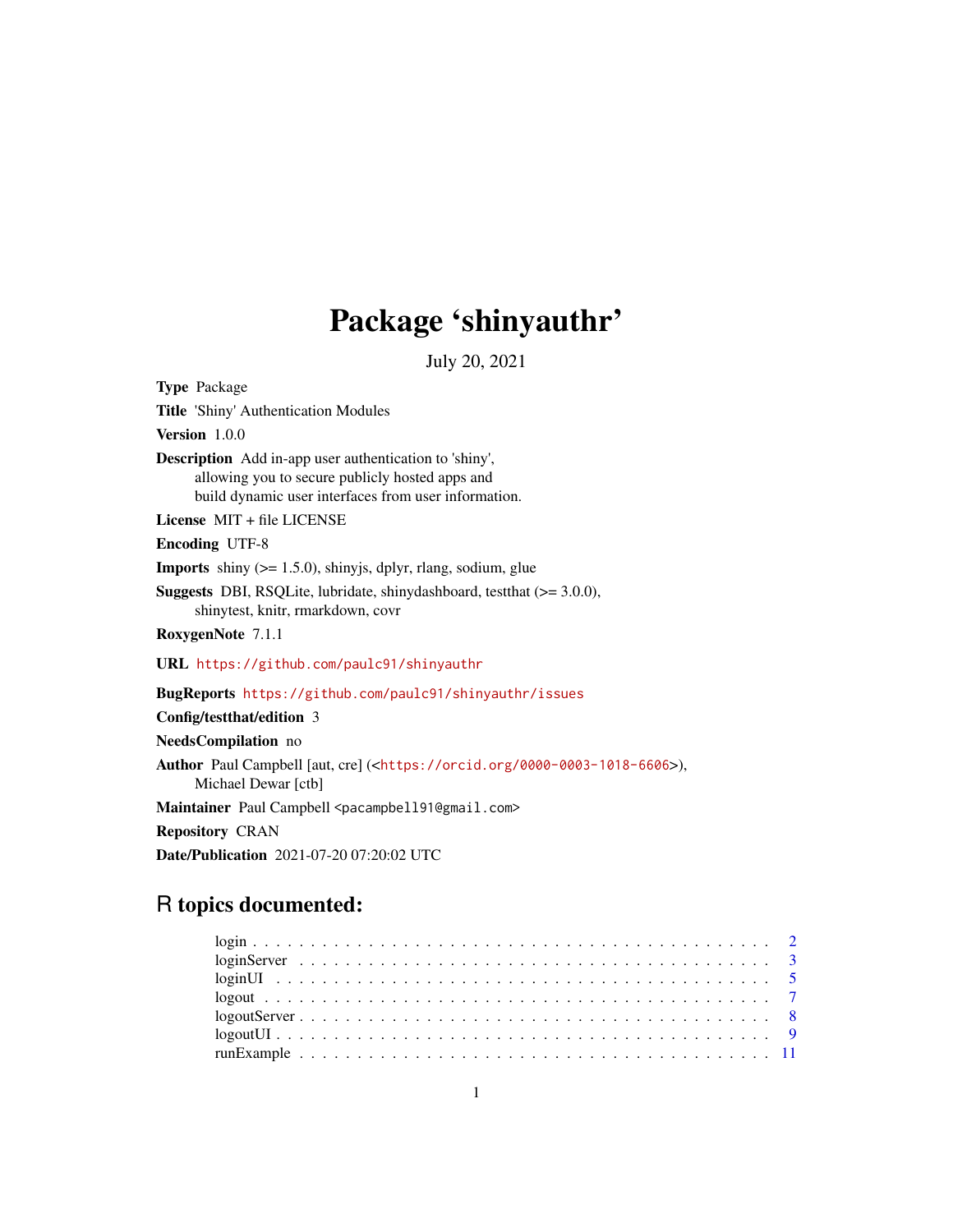#### <span id="page-1-0"></span> $2 \t\t\log n$

#### **Index** [12](#page-11-0)

<span id="page-1-1"></span>

#### Description

Deprecated. Use [loginServer](#page-2-1) instead.

#### Arguments

| input            | shiny input                                                                                                                                                                                                                                          |
|------------------|------------------------------------------------------------------------------------------------------------------------------------------------------------------------------------------------------------------------------------------------------|
| output           | shiny output                                                                                                                                                                                                                                         |
| session          | shiny session                                                                                                                                                                                                                                        |
| data             | data frame or tibble containing usernames, passwords and other user data                                                                                                                                                                             |
| user_col         | bare (unquoted) column name containing usernames                                                                                                                                                                                                     |
| pwd_col          | bare (unquoted) column name containing passwords                                                                                                                                                                                                     |
| sodium_hashed    | have the passwords been hash encrypted using the sodium package? defaults to<br><b>FALSE</b>                                                                                                                                                         |
| hashed           | Deprecated. shinyauthr now uses the sodium package for password hashing<br>and decryption. If you have previously hashed your passwords with the digest<br>package to use with shinyauthr please re-hash them with sodium for decryption<br>to work. |
| algo             | Deprecated                                                                                                                                                                                                                                           |
| log_out          | [reactive] supply the returned reactive from logout here to trigger a user logout                                                                                                                                                                    |
| sessionid_col    | bare (unquoted) column name containing session ids                                                                                                                                                                                                   |
| cookie_getter    | a function that returns a data. frame with at least two columns: user and session                                                                                                                                                                    |
| cookie_setter    | a function with two parameters: user and session. The function must save these<br>to a database.                                                                                                                                                     |
| reload_on_logout |                                                                                                                                                                                                                                                      |
|                  | should app force reload on logout?                                                                                                                                                                                                                   |

Details

Shiny authentication module for use with [loginUI](#page-4-1)

Call via shiny::callModule(shinyauthr::login,"id",...)

This function is now deprecated in favour of [loginServer](#page-2-1) which uses shiny's new [moduleServer](#page-0-0) method as opposed to the [callModule](#page-0-0) method used by this function. See the [loginServer](#page-2-1) documentation For details on how to migrate.

#### Value

The module will return a reactive 2 element list to your main application. First element user\_auth is a boolean indicating whether there has been a successful login or not. Second element info will be the data frame provided to the function, filtered to the row matching the successfully logged in username. When user\_auth is FALSE info is NULL.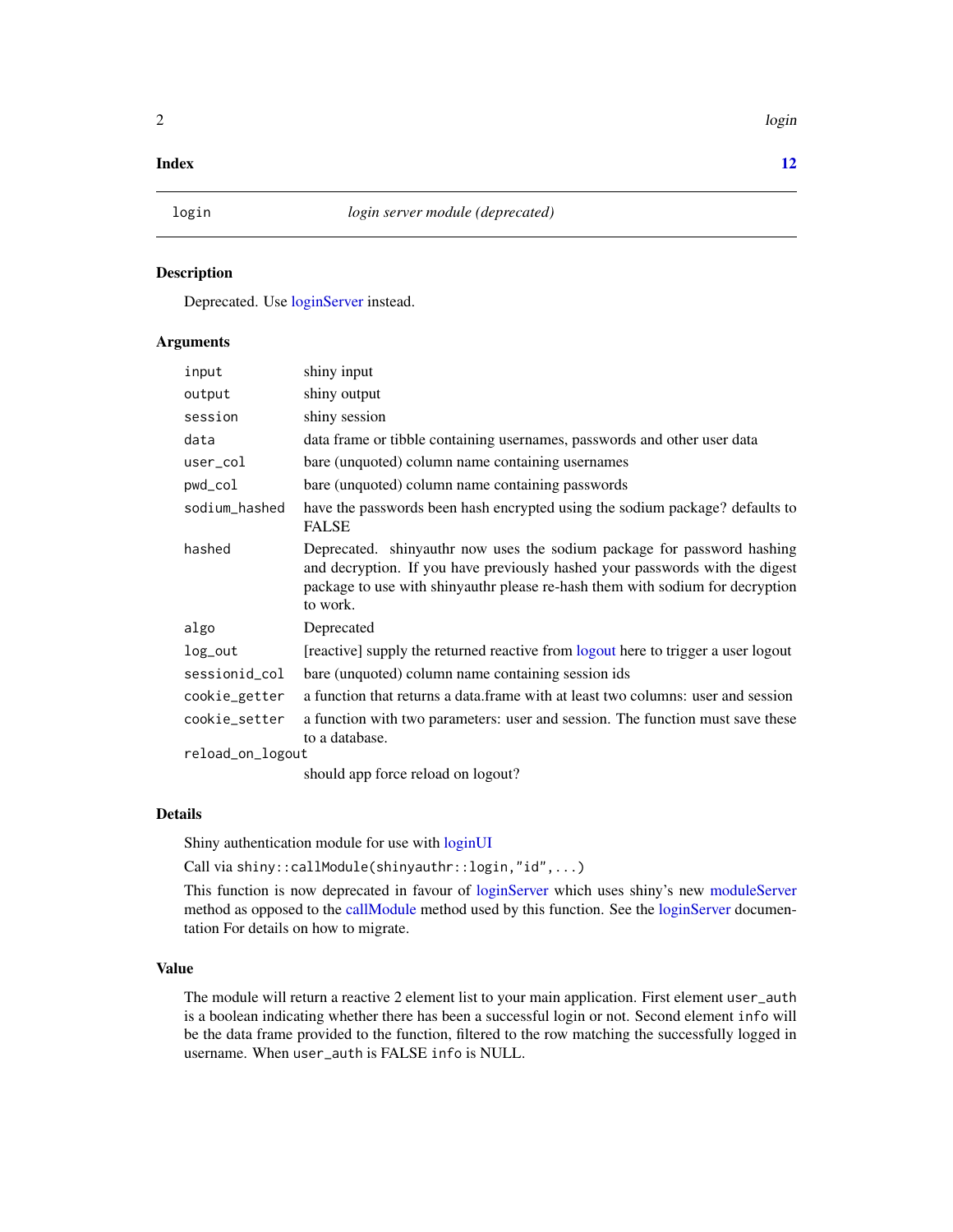#### <span id="page-2-0"></span>loginServer 3

#### Examples

```
## Not run:
user_credentials <- shiny::callModule(
 login,
 id = "login",
 data = user_base,
 user_col = user,
  pwd_col = password,
  log_out = reactive(logout_init())
)
```

```
## End(Not run)
```
#### <span id="page-2-1"></span>loginServer *login server module*

#### Description

Shiny authentication module for use with [loginUI](#page-4-1)

#### Usage

```
loginServer(
  id,
  data,
  user_col,
 pwd_col,
  sodium_hashed = FALSE,
  log_out = shiny::reactiveVal(),
  reload_on_logout = FALSE,
  cookie_logins = FALSE,
  sessionid_col,
  cookie_getter,
  cookie_setter
)
```
#### Arguments

| id            | An ID string that corresponds with the ID used to call the module's UI function              |
|---------------|----------------------------------------------------------------------------------------------|
| data          | data frame or tibble containing user names, passwords and other user data                    |
| user_col      | bare (unquoted) or quoted column name containing user names                                  |
| pwd_col       | bare (unquoted) or quoted column name containing passwords                                   |
| sodium_hashed | have the passwords been hash encrypted using the sodium package? defaults to<br><b>FALSE</b> |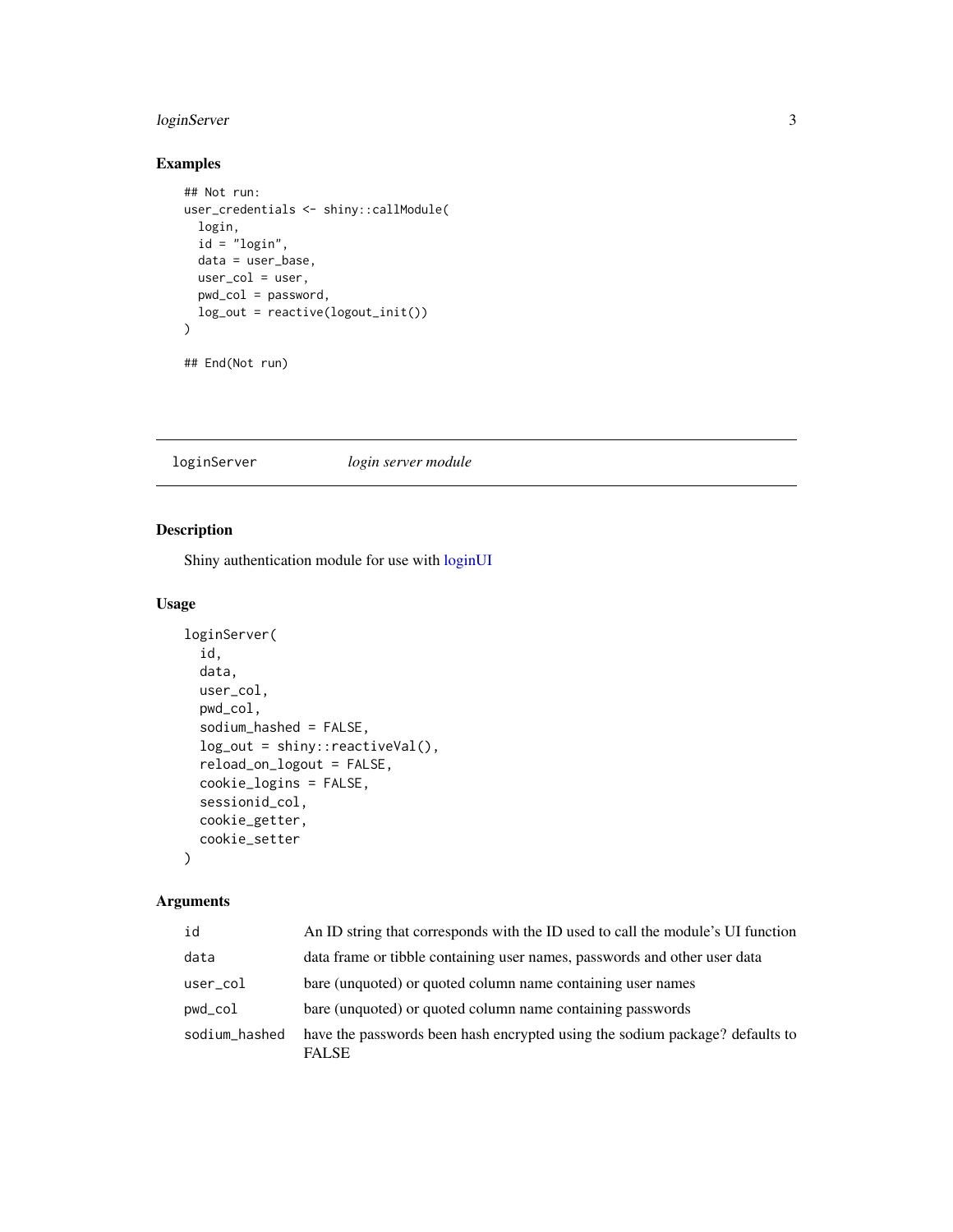<span id="page-3-0"></span>

| $log\_out$       | [reactive] supply the returned reactive from logoutServer here to trigger a user                 |
|------------------|--------------------------------------------------------------------------------------------------|
|                  | logout                                                                                           |
| reload_on_logout |                                                                                                  |
|                  | should app force a session reload on logout?                                                     |
| cookie_logins    | enable automatic logins via browser cookies?                                                     |
| sessionid_col    | bare (unquoted) or quoted column name containing session ids                                     |
| cookie_getter    | a function that returns a data.frame with at least two columns: user and session                 |
| cookie_setter    | a function with two parameters: user and session. The function must save these<br>to a database. |
|                  |                                                                                                  |

#### Details

This module uses shiny's new [moduleServer](#page-0-0) method as opposed to the [callModule](#page-0-0) method used by the now deprecated [login](#page-1-1) function and must be called differently in your app. For details on how to migrate see the 'Migrating from callModule to moduleServer' section of [Modularizing Shiny app](https://shiny.rstudio.com/articles/modules.html) [code.](https://shiny.rstudio.com/articles/modules.html)

#### Value

The module will return a reactive 2 element list to your main application. First element user\_auth is a boolean indicating whether there has been a successful login or not. Second element info will be the data frame provided to the function, filtered to the row matching the successfully logged in username. When user\_auth is FALSE info is NULL.

```
library(shiny)
```

```
# dataframe that holds usernames, passwords and other user data
user_base <- dplyr::tibble(
  user = c("user1", "user2"),
  password = c("pass1", "pass2"),
  permissions = c("admin", "standard"),
  name = c("User One", "User Two")
)
ui <- fluidPage(
  # add logout button UI
  div(class = "pull-right", shinyauthr::logoutUI(id = "logout")),
  # add login panel UI function
  shinyauthr::loginUI(id = "login"),
  # setup table output to show user info after login
  tableOutput("user_table")
\mathcal{L}server <- function(input, output, session) {
  # call login module supplying data frame,
  # user and password cols and reactive trigger
  credentials <- shinyauthr::loginServer(
    id = "login",
```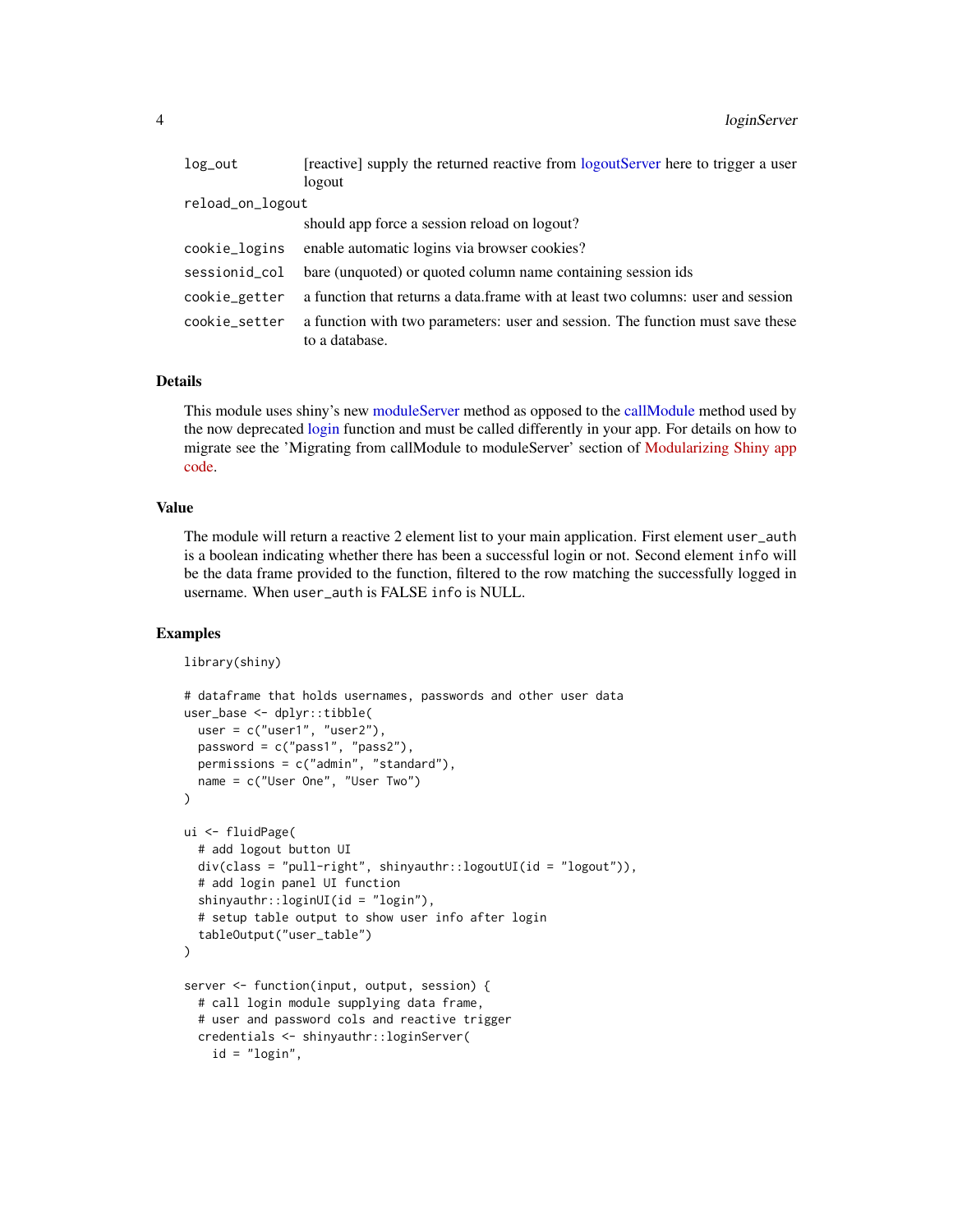#### <span id="page-4-0"></span>loginUI 5

```
data = user_base,
   user_col = user,
   pwd_col = password,
   log_out = reactive(logout_init())
 )
 # call the logout module with reactive trigger to hide/show
 logout_init <- shinyauthr::logoutServer(
   id = "logout",active = reactive(credentials()$user_auth)
 \mathcal{L}output$user_table <- renderTable({
    # use req to only render results when credentials()$user_auth is TRUE
   req(credentials()$user_auth)
   credentials()$info
 })
}
if (interactive()) shinyApp(ui = ui, server = server)
```
#### <span id="page-4-1"></span>loginUI *login UI module*

#### Description

Shiny UI Module for use with [loginServer](#page-2-1)

### Usage

```
loginUI(
  id,
  title = "Please log in",
  user_title = "User Name",
  pass_title = "Password",
  login\_title = "Log in",error_message = "Invalid username or password!",
  additional_ui = NULL,
  cookie_expiry = 7
)
```
#### Arguments

| id         | An ID string that corresponds with the ID used to call the module's server func-<br>tion |
|------------|------------------------------------------------------------------------------------------|
| title      | header title for the login panel                                                         |
| user_title | label for the user name text input                                                       |
| pass_title | label for the password text input                                                        |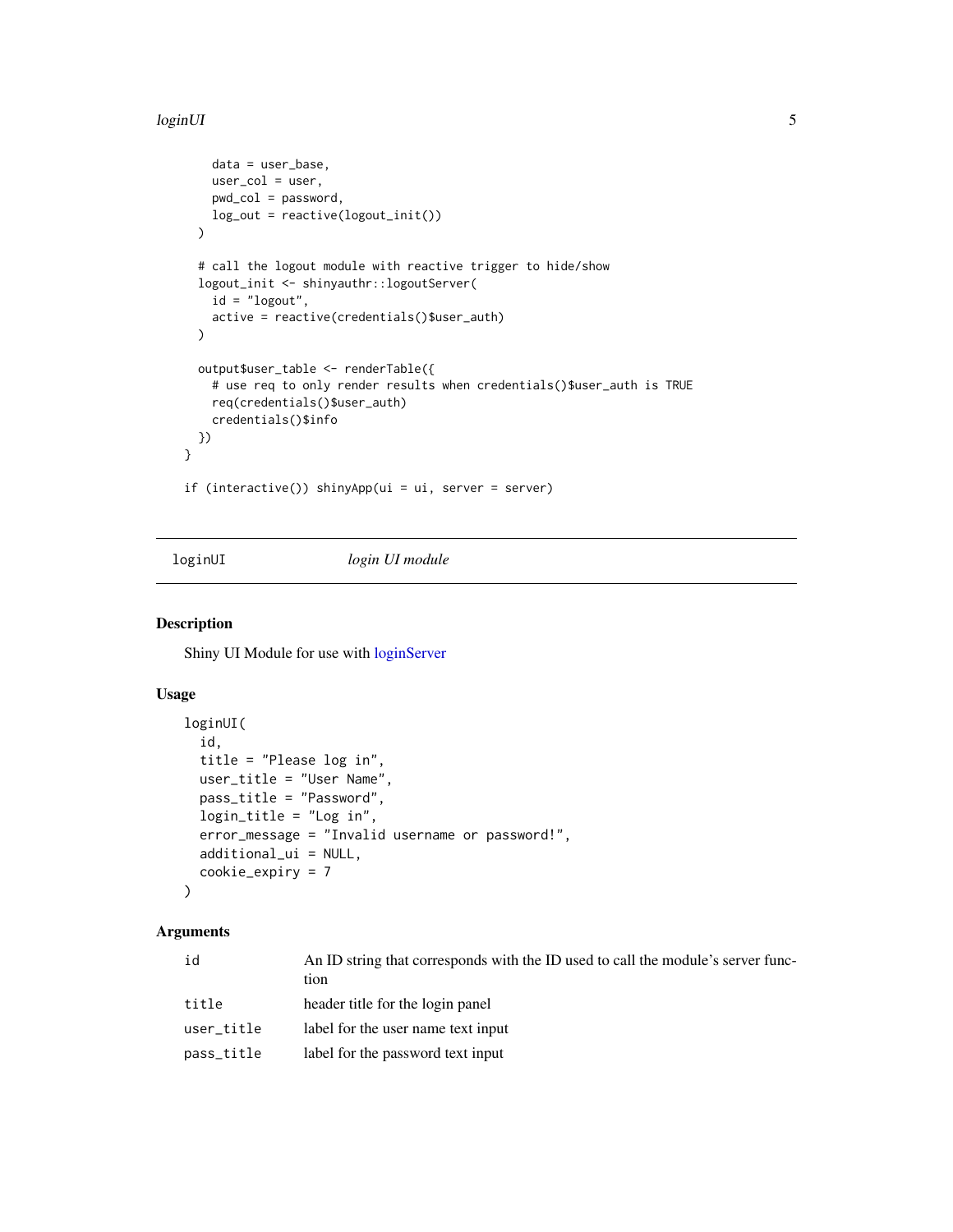| login_title   | label for the login button                                                                                  |
|---------------|-------------------------------------------------------------------------------------------------------------|
| error_message | message to display after failed login                                                                       |
| additional_ui | additional shiny UI element(s) to add below login button. Wrap multiple inside<br>$\text{shiny::tagList()}$ |
| cookie_expirv | number of days to request browser to retain login cookie                                                    |

#### Value

Shiny UI login panel with user name text input, password text input and login action button.

#### Examples

library(shiny)

```
# dataframe that holds usernames, passwords and other user data
user_base <- dplyr::tibble(
  user = c("user1", "user2"),
  password = c("pass1", "pass2"),
  permissions = c("admin", "standard"),
  name = c("User One", "User Two")
)
ui <- fluidPage(
  # add logout button UI
  div(class = "pull-right", shinyauthr::logoutUI(id = "logout")),
  # add login panel UI function
  shinyauthr::loginUI(id = "login").# setup table output to show user info after login
  tableOutput("user_table")
\lambdaserver <- function(input, output, session) {
  # call login module supplying data frame,
  # user and password cols and reactive trigger
  credentials <- shinyauthr::loginServer(
    id = "login",
   data = user_base,
   user\_col = user,
   pwd_col = password,
   log_out = reactive(logout_init())
  \lambda# call the logout module with reactive trigger to hide/show
  logout_init <- shinyauthr::logoutServer(
    id = "logout",
    active = reactive(credentials()$user_auth)
  )
  output$user_table <- renderTable({
    # use req to only render results when credentials()$user_auth is TRUE
    req(credentials()$user_auth)
```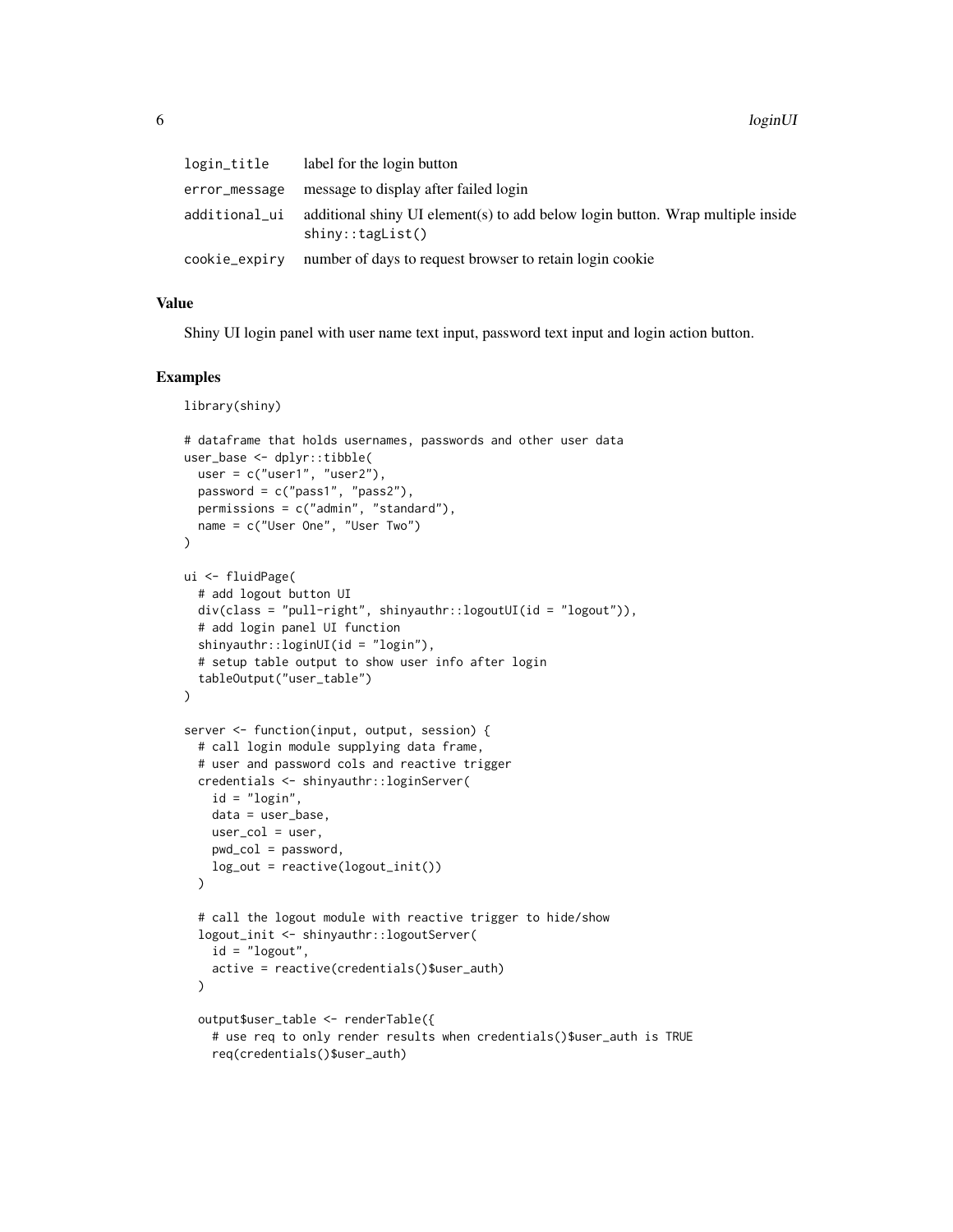<span id="page-6-0"></span>logout the contract of the contract of the contract of the contract of the contract of the contract of the contract of the contract of the contract of the contract of the contract of the contract of the contract of the con

```
credentials()$info
 })
}
if (interactive()) shinyApp(ui = ui, server = server)
```
#### <span id="page-6-1"></span>logout *logout server module (deprecated)*

#### Description

Deprecated. Use [logoutServer](#page-7-1) instead.

#### Arguments

| input   | shiny input                                                                                                 |
|---------|-------------------------------------------------------------------------------------------------------------|
| output  | shiny output                                                                                                |
| session | shiny session                                                                                               |
| active  | [reactive] supply the returned user_auth boolean reactive from login here to<br>hide/show the logout button |

#### Details

Shiny authentication module for use with [logoutUI](#page-8-1)

Call via shiny::callModule(shinyauthr::logout,"id",...)

This function is now deprecated in favour of [logoutServer](#page-7-1) which uses shiny's new [moduleServer](#page-0-0) method as opposed to the [callModule](#page-0-0) method used by this function. See the [logoutServer](#page-7-1) documentation For details on how to migrate.

#### Value

Reactive boolean, to be supplied as the  $log_$ out argument of the [login](#page-1-1) module to trigger the logout process

```
## Not run:
logout_init <- shiny::callModule(
  logout,
  id = "logout",
  active = reactive(user_credentials()$user_auth)
)
## End(Not run)
```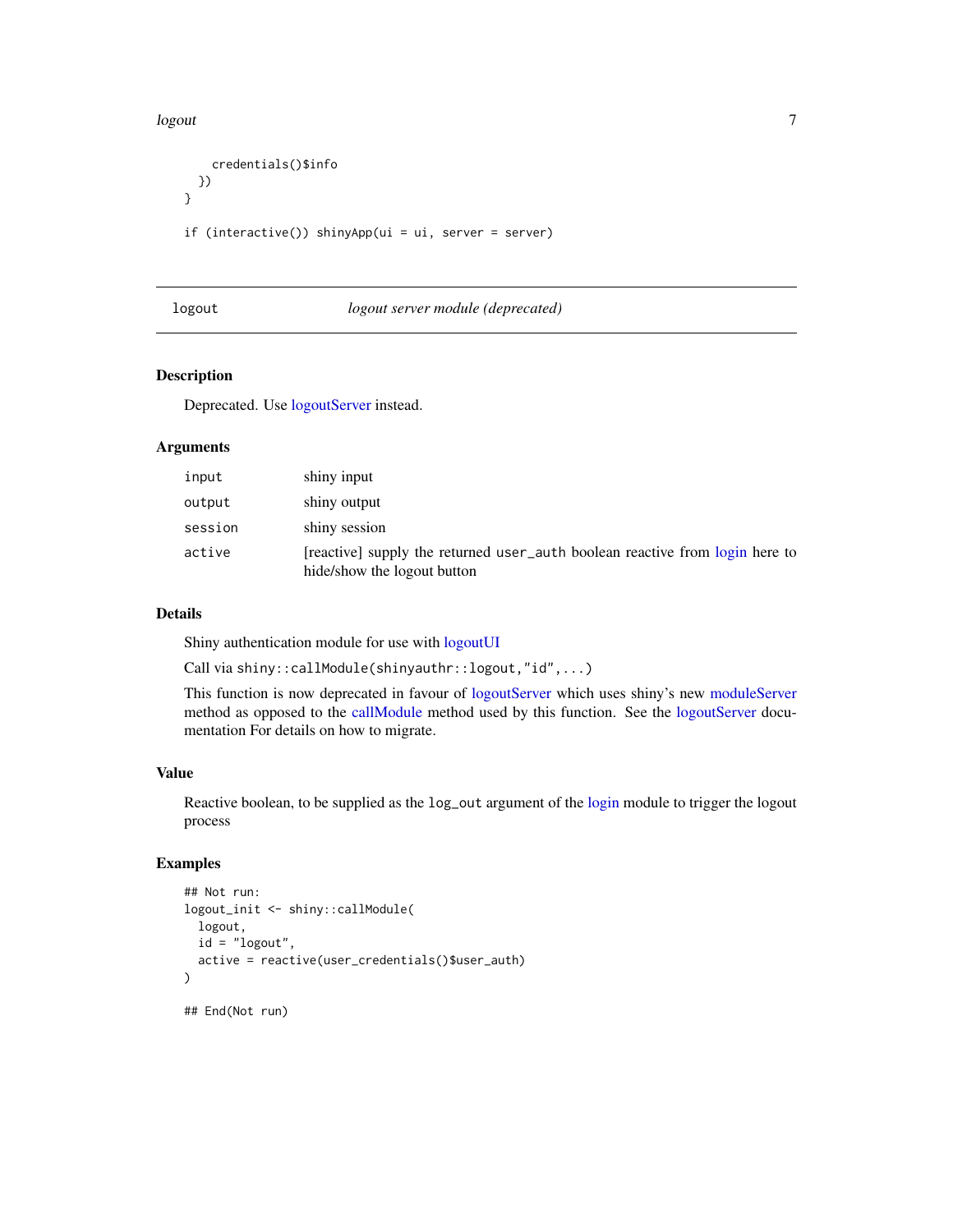<span id="page-7-1"></span><span id="page-7-0"></span>

#### Description

Shiny authentication module for use with [logoutUI](#page-8-1)

#### Usage

```
logoutServer(id, active, ...)
```
#### Arguments

| id                      | An ID string that corresponds with the ID used to call the module's UI function                                 |
|-------------------------|-----------------------------------------------------------------------------------------------------------------|
| active                  | reactive supply the returned user_auth boolean reactive from loginServer<br>here to hide/show the logout button |
| $\cdot$ $\cdot$ $\cdot$ | arguments passed to toggle                                                                                      |

#### Details

This module uses shiny's new [moduleServer](#page-0-0) method as opposed to the [callModule](#page-0-0) method used by the now deprecated [login](#page-1-1) function and must be called differently in your app. For details on how to migrate see the 'Migrating from callModule to moduleServer' section of [Modularizing Shiny app](https://shiny.rstudio.com/articles/modules.html) [code.](https://shiny.rstudio.com/articles/modules.html)

#### Value

Reactive boolean, to be supplied as the log\_out argument of the [loginServer](#page-2-1) module to trigger the logout process

```
library(shiny)
```

```
# dataframe that holds usernames, passwords and other user data
user_base <- dplyr::tibble(
 user = c("user1", "user2"),
 password = c("pass1", "pass2"),
 permissions = c("admin", "standard"),
 name = c("User One", "User Two")
\mathcal{L}ui <- fluidPage(
 # add logout button UI
 div(class = "pull-right", shinyauthr::logoutUI(id = "logout")),
 # add login panel UI function
 shinyauthr::loginUI(id = "login"),
 # setup table output to show user info after login
```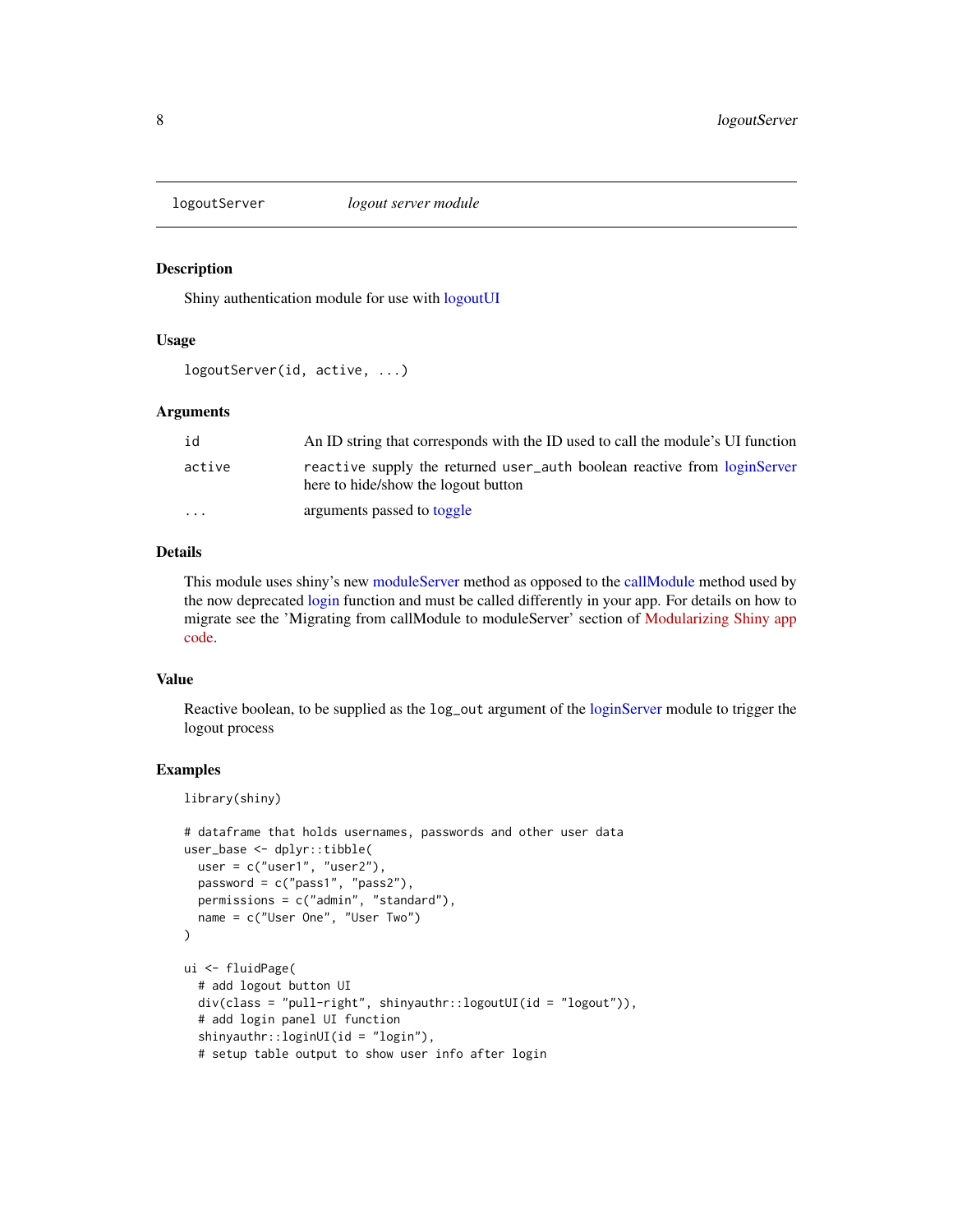#### <span id="page-8-0"></span>logoutUI 9

```
tableOutput("user_table")
\mathcal{L}server <- function(input, output, session) {
 # call login module supplying data frame,
 # user and password cols and reactive trigger
 credentials <- shinyauthr::loginServer(
   id = "login",
   data = user_base,
   user_col = user,
   pwd_col = password,
   log_out = reactive(logout_init())
 )
 # call the logout module with reactive trigger to hide/show
 logout_init <- shinyauthr::logoutServer(
   id = "logout",
   active = reactive(credentials()$user_auth)
 )
 output$user_table <- renderTable({
    # use req to only render results when credentials()$user_auth is TRUE
   req(credentials()$user_auth)
    credentials()$info
 })
}
if (interactive()) shinyApp(ui = ui, server = server)
```
<span id="page-8-1"></span>logoutUI *logout UI module*

#### Description

Shiny UI Module for use with [logoutServer](#page-7-1)

#### Usage

```
logoutUI(
  id,
  label = "Log out",icon = NULL,
 class = "btn-danger",
  style = "color: white;"
\lambda
```
#### Arguments

id An ID string that corresponds with the ID used to call the module's server function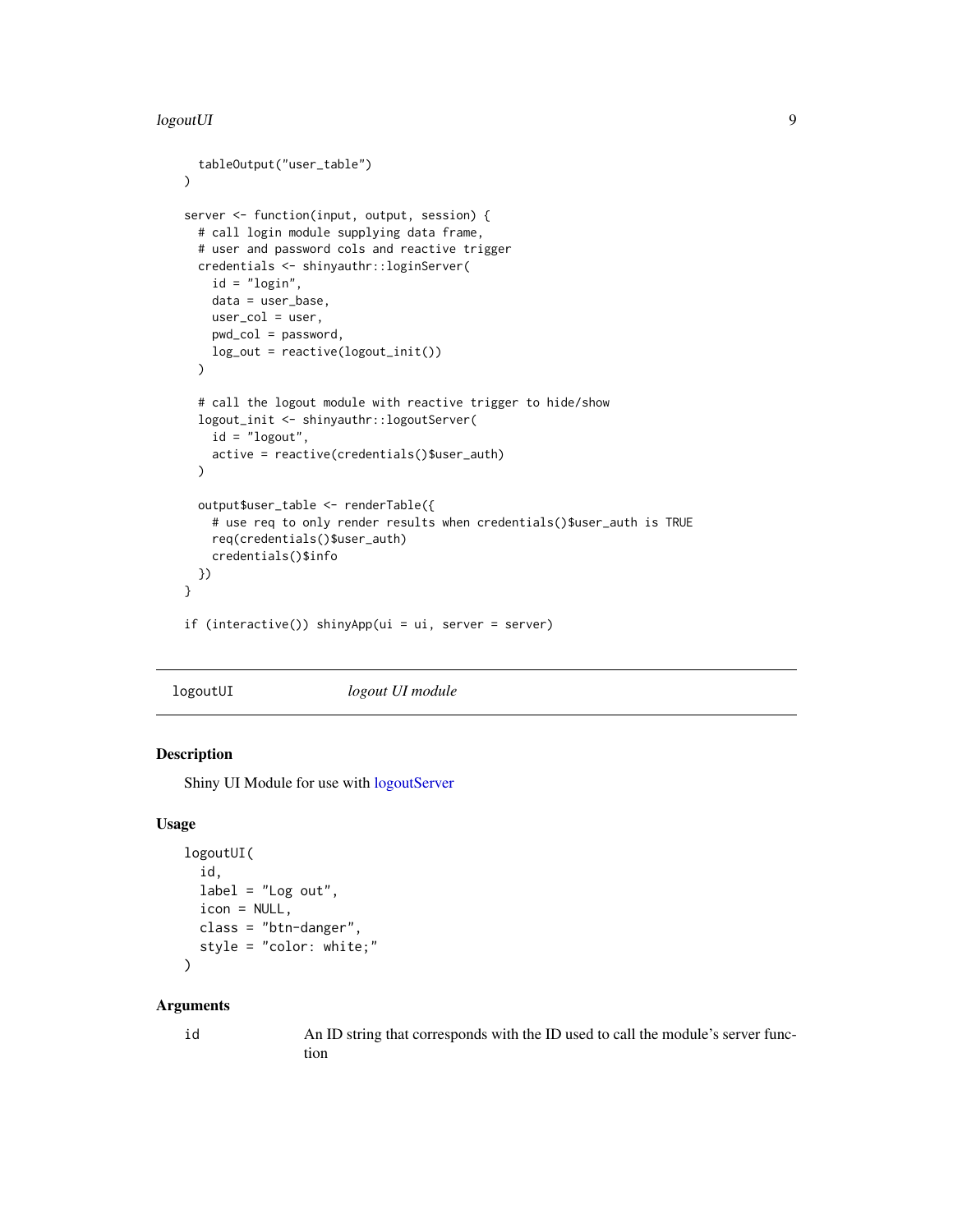<span id="page-9-0"></span>

| label | label for the logout button               |
|-------|-------------------------------------------|
| icon  | An optional icon to appear on the button. |
| class | bootstrap class for the logout button     |
| style | css styling for the logout button         |

#### Value

Shiny UI action button

#### Examples

library(shiny)

```
# dataframe that holds usernames, passwords and other user data
user_base <- dplyr::tibble(
  user = c("user1", "user2"),password = c("pass1", "pass2"),
  permissions = c("admin", "standard"),
  name = c("User One", "User Two")
)
ui <- fluidPage(
  # add logout button UI
  div(class = "pull-right", shinyauthr::logoutUI(id = "logout")),
  # add login panel UI function
  shinyauthr::loginUI(id = "login"),
  # setup table output to show user info after login
  tableOutput("user_table")
\lambdaserver <- function(input, output, session) {
  # call login module supplying data frame,
  # user and password cols and reactive trigger
  credentials <- shinyauthr::loginServer(
    id = "login",data = user_base,
   user_col = user,
   pwd_col = password,
   log_out = reactive(logout_init())
  \lambda# call the logout module with reactive trigger to hide/show
  logout_init <- shinyauthr::logoutServer(
    id = "logout",active = reactive(credentials()$user_auth)
  )
  output$user_table <- renderTable({
    # use req to only render results when credentials()$user_auth is TRUE
    req(credentials()$user_auth)
    credentials()$info
```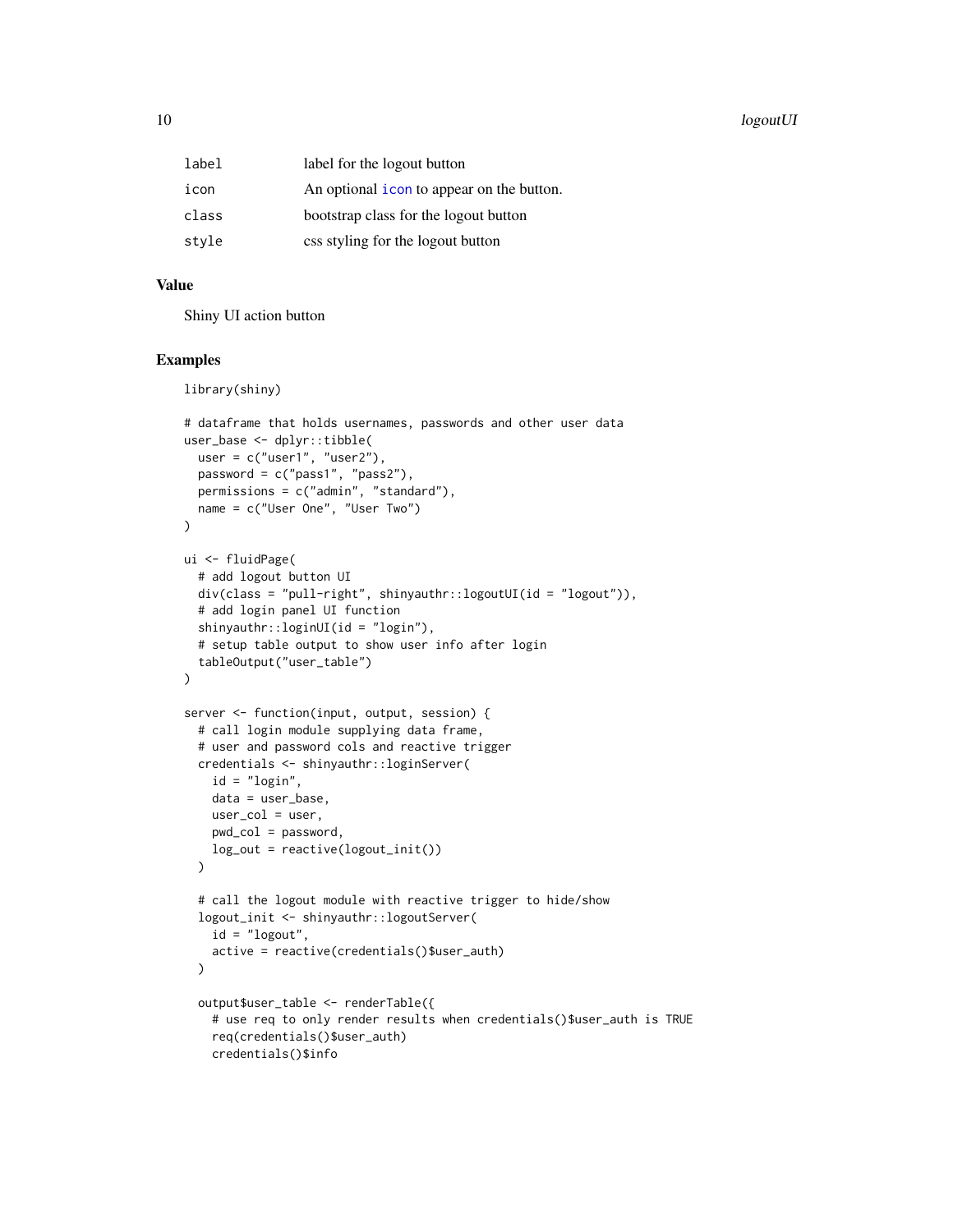#### <span id="page-10-0"></span>runExample 11

```
})
}
if (interactive()) shinyApp(ui = ui, server = server)
```
runExample *Run shinyauthr examples*

#### Description

Launch an example shiny app using shinyauthr authentication modules. Use user1 pass1 or user2 pass2 to login.

#### Usage

```
runExample(example = c("basic", "shinydashboard", "navbarPage"))
```
#### Arguments

example The app to launch. Options are "basic", "shinydashboard" or "navbarPage"

#### Value

No return value, a shiny app is launched.

```
## Only run this example in interactive R sessions
if (interactive()) {
  runExample("basic")
  runExample("shinydashboard")
  runExample("navbarPage")
}
```